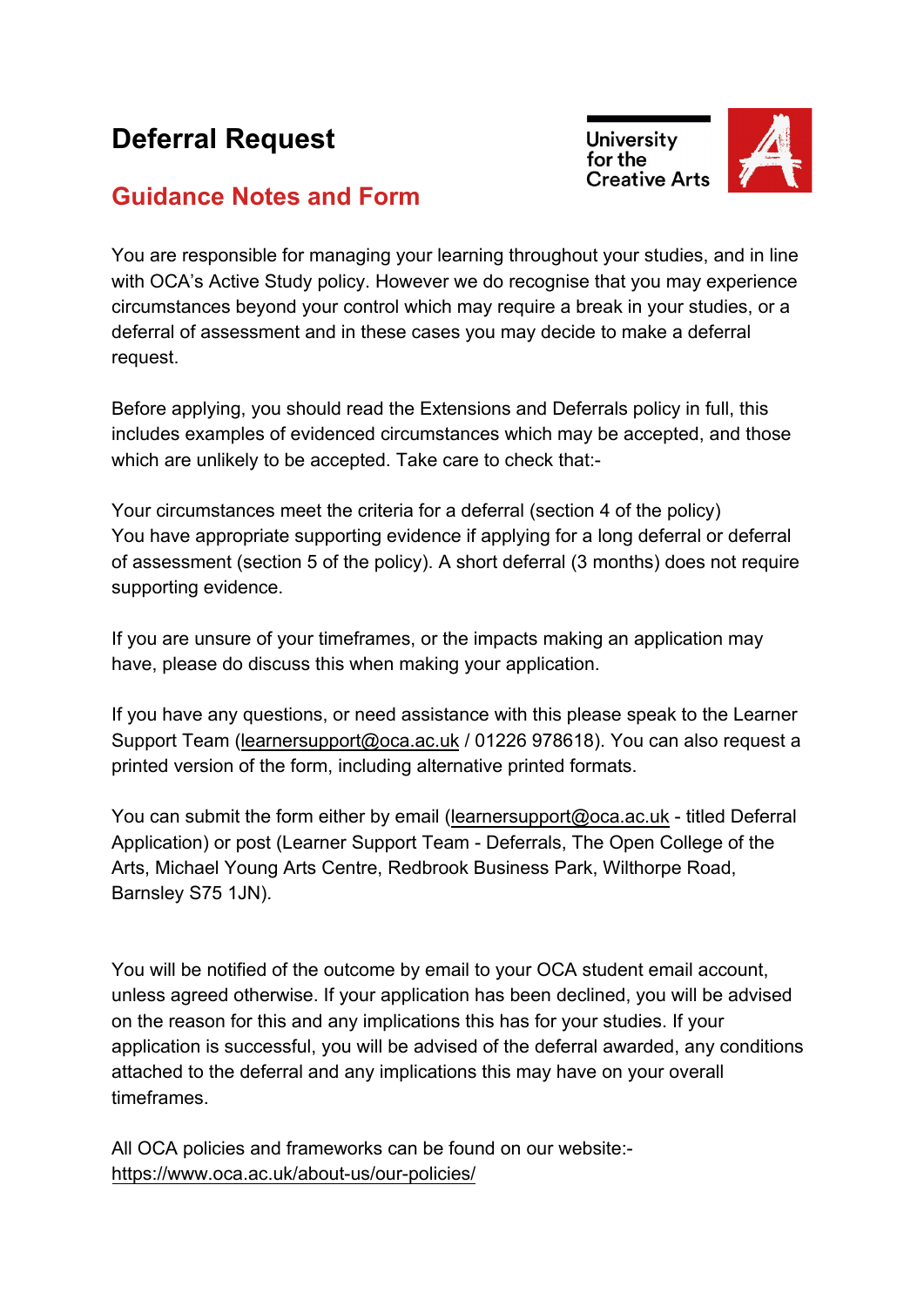# **Deferral Request**

## **Application Form**

**University** for the **Creative Arts** 



You should complete all sections of the form and submit this with the required **supporting evidence.** For deferrals of 3 months, an impact statement may be submitted in lieu of supporting evidence. Applications for more than 3 months without accompanying evidence will be returned.

Please ensure that you have read the **Guidance Notes** in full, and the Extensions and Deferrals policy.

Contact about your application will be via your OCA email address unless agreed otherwise.

#### **1. Student details**

Name

Student Number *You can find this on your welcome email or as part of your OCA email address, after your first name.*

Phone number

Disabilities / medical conditions

Programme of Study (e.g. BA Hons Photography, Foundations in Drawing)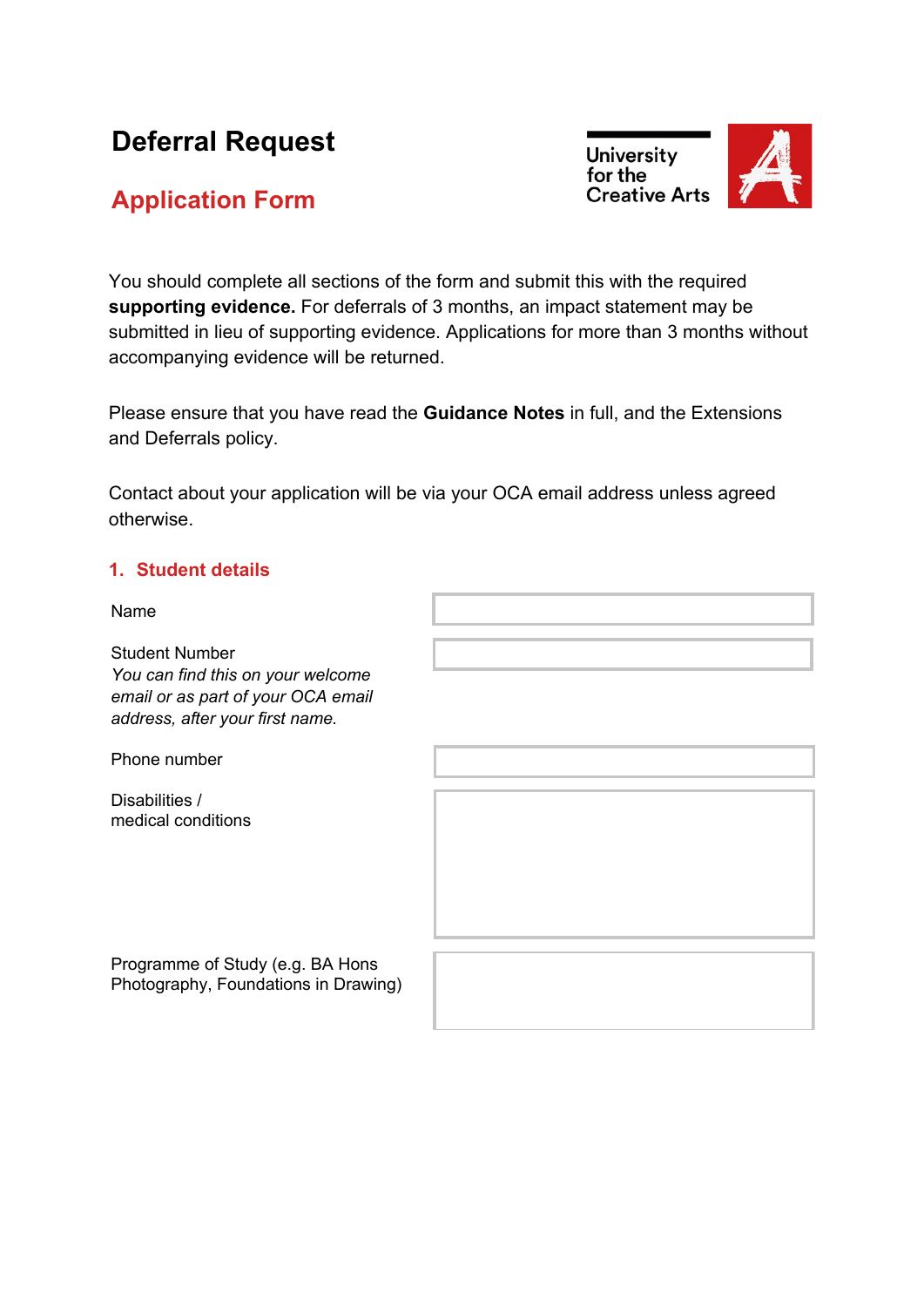### **2. I am applying for deferral of… (please tick all that apply)**

If you require a break in study, you will be applying for a deferral of 3 or more months:

| Three months for my current unit(s)                                            |
|--------------------------------------------------------------------------------|
| If yes, which $unit(s)$                                                        |
|                                                                                |
| More than 3 months for my current unit(s) - supporting evidence required       |
| If yes, how many months (up to maximum of 12) Which unit(s)                    |
|                                                                                |
| If you are unable to submit for the first or second assessment event following |
| completion of your unit, you will be applying for a deferral of assessment:    |
| Deferral of assessment to the third event after completion of unit             |
| If yes, which $unit(s)$                                                        |
|                                                                                |

#### **3. Grounds for application**

See Section 4 of the Extensions and Deferrals policy for what is considered grounds for a deferral request, and also what is unlikely to be considered.

Personal illness / health

Illness of a close relative or dependant

Bereavement

Sudden deterioration of a long-term condition

Loss of employment

Other (please outline, ensuring you have first read the policy)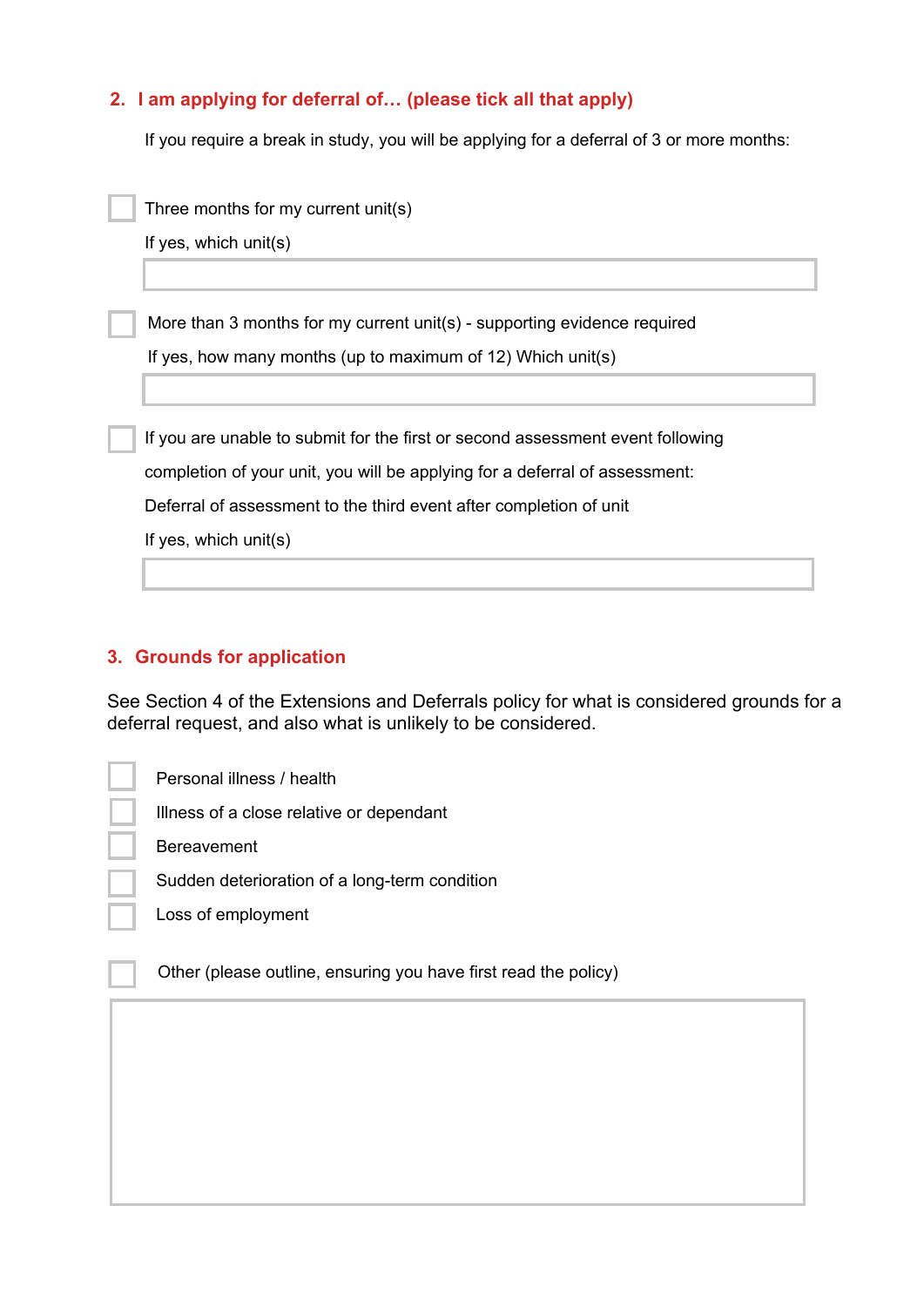**4. Dates between which you expect to be unable to study** (e.g. I am having surgery on 1st November and will be recovering until 1st March and will lose 4 months study time)

**5. Impact statement - what impact did the circumstances have on your studies, and why did this prevent you from completing within the allotted timescale?** (e.g. I will be unable to concentrate due to pain and medication following my surgery and this will prevent me from focusing on my studies)

#### **6. List of supporting evidence included (not required for deferrals of 3 months)**

See section 5 of the policy. If evidence is not included with an application for a deferral of assessment, or a longer deferral of more than 3 months it will be returned.